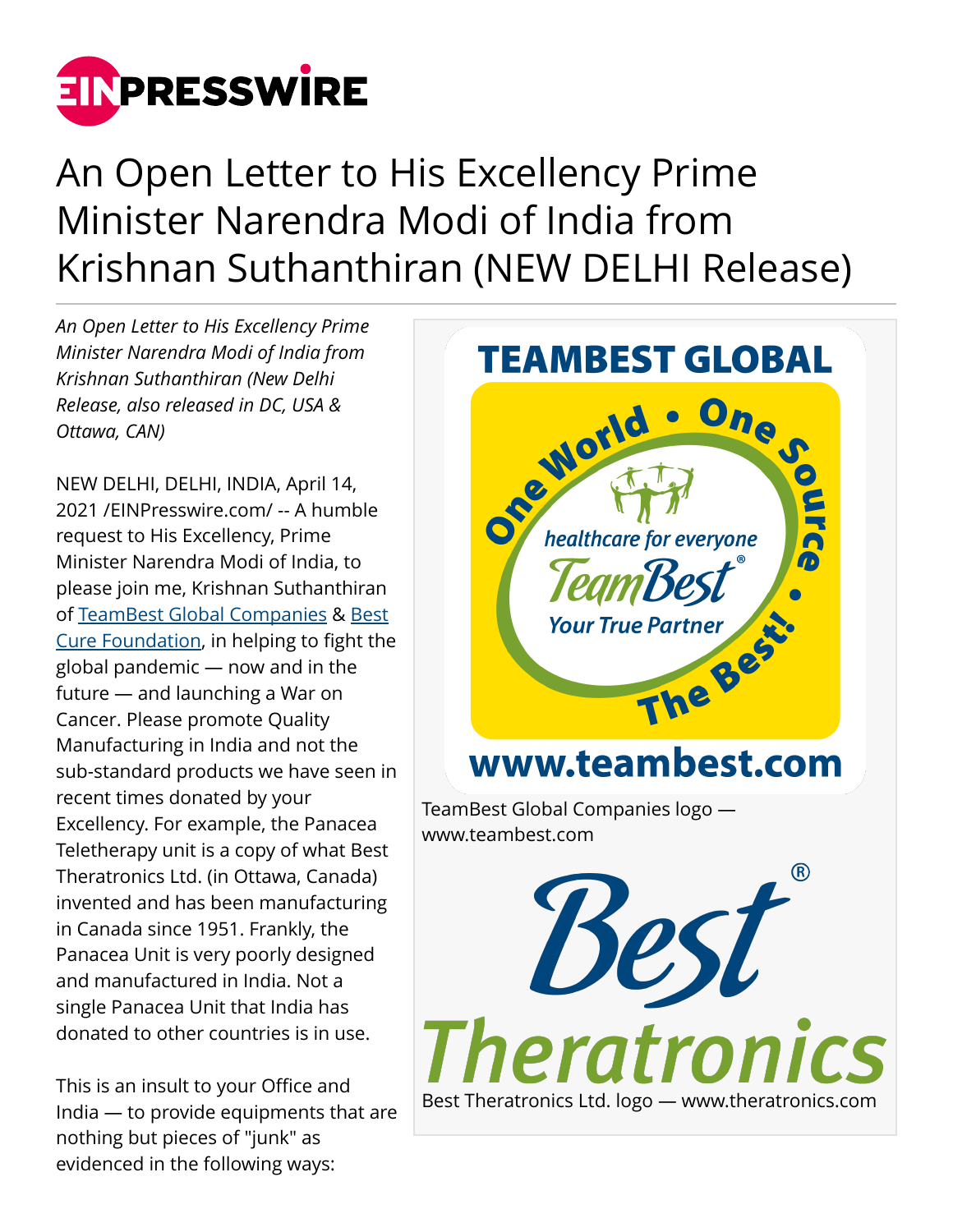1. A valuable bunker is being wasted, without having an operational Cancer treatment machine in place.

2. You are insulting India's reputation for excellence as long as this situation persists.

3. You are wasting India's Tax Payers' money.

4. Given the circumstances, it creates the impression that someone may have corrupted your office to do this.

In every way, this is very bad Public Policy and bad for International Diplomacy.

We have seen many of these Panacea Teletherapy machines for Cancer Treatment, either decommissioned (TeamBest ASIA is about to decommission another Panacea Unit, after only 7 years of use), not used, or used to treat very few patients per day.



Nearly 130 Best Theratrons, manufactured and distributed by BTL in Canada, are in operation in India, with most centers treating a minimum of 100 (some up to 200 plus patients around the clock), 7 days a week, for 30 years or more!

Now Best Theratronics Ltd. is offering aid to any hospitals/treatment centers in the world with an empty bunker — to install a Teletherapy Unit with IMRT/IGRT capabilities and HDR Brachytherapy System — in partnership with them, to help improve Cancer Prevention, Early Detection, and Effective Treatment for Total Cure. This is the goal of TeamBest Global Companies and Best Cure Foundation. TBG and BCF launched a Global War on Cancer on April 29, 2015 in memory of my father, whom I lost to cancer in 1968 in India.

If you are sincere about helping Cancer Patients in India and globally, please provide a Cobalt-60 Teletherapy/HDR source, manufactured in India, free-of-cost to hospitals/Cancer centers. This will reduce Cancer centers in India seeking to import high-priced Linacs manufactured overseas. Such imports create a large Trade Deficit for India, siphoning off valuable Foreign Exchange Reserves, devaluing the Indian Rupee further, and destabilizing investments in India.

I invite you to join TeamBest Global, the Technology Group, and Best Cure Foundation, to reduce the death and sufferings from Cancer, Cardiac, Diabetes, and all other diseases, including